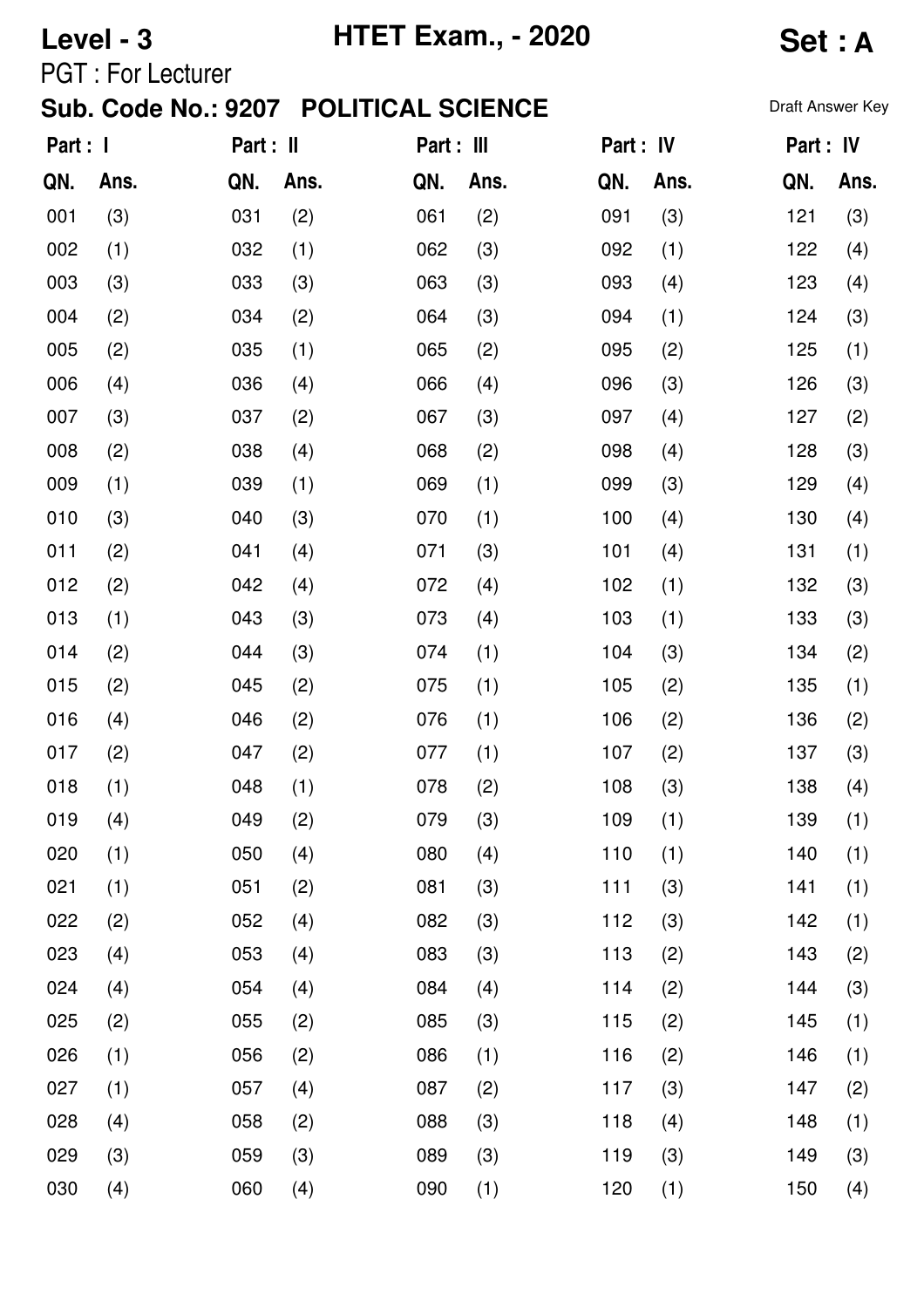| Level - 3 |                            |           |      | <b>HTET Exam., - 2020</b> | <b>Set:B</b> |           |      |                  |      |
|-----------|----------------------------|-----------|------|---------------------------|--------------|-----------|------|------------------|------|
|           | <b>PGT: For Lecturer</b>   |           |      |                           |              |           |      |                  |      |
|           | <b>Sub. Code No.: 9207</b> |           |      | <b>POLITICAL SCIENCE</b>  |              |           |      | Draft Answer Key |      |
| Part : I  |                            | Part : II |      | Part : III                |              | Part : IV |      | Part : IV        |      |
| QN.       | Ans.                       | QN.       | Ans. | QN.                       | Ans.         | QN.       | Ans. | QN.              | Ans. |
| 001       | (4)                        | 031       | (3)  | 061                       | (4)          | 091       | (3)  | 121              | (1)  |
| 002       | (2)                        | 032       | (2)  | 062                       | (2)          | 092       | (3)  | 122              | (3)  |
| 003       | (4)                        | 033       | (4)  | 063                       | (1)          | 093       | (1)  | 123              | (2)  |
| 004       | (1)                        | 034       | (4)  | 064                       | (3)          | 094       | (1)  | 124              | (4)  |
| 005       | (4)                        | 035       | (3)  | 065                       | (1)          | 095       | (1)  | 125              | (3)  |
| 006       | (1)                        | 036       | (4)  | 066                       | (2)          | 096       | (1)  | 126              | (4)  |
| 007       | (1)                        | 037       | (2)  | 067                       | (1)          | 097       | (3)  | 127              | (2)  |
| 008       | (2)                        | 038       | (1)  | 068                       | (2)          | 098       | (2)  | 128              | (1)  |
| 009       | (4)                        | 039       | (4)  | 069                       | (1)          | 099       | (4)  | 129              | (2)  |
| 010       | (4)                        | 040       | (3)  | 070                       | (3)          | 100       | (3)  | 130              | (2)  |
| 011       | (4)                        | 041       | (2)  | 071                       | (4)          | 101       | (1)  | 131              | (3)  |
| 012       | (1)                        | 042       | (1)  | 072                       | (3)          | 102       | (4)  | 132              | (3)  |
| 013       | (3)                        | 043       | (3)  | 073                       | (3)          | 103       | (4)  | 133              | (3)  |
| 014       | (1)                        | 044       | (1)  | 074                       | (3)          | 104       | (2)  | 134              | (3)  |
| 015       | (4)                        | 045       | (2)  | 075                       | (1)          | 105       | (2)  | 135              | (1)  |
| 016       | (2)                        | 046       | (4)  | 076                       | (1)          | 106       | (3)  | 136              | (1)  |
| 017       | (3)                        | 047       | (4)  | 077                       | (4)          | 107       | (4)  | 137              | (2)  |
| 018       | (3)                        | 048       | (2)  | 078                       | (3)          | 108       | (4)  | 138              | (4)  |
| 019       | (3)                        | 049       | (4)  | 079                       | (2)          | 109       | (3)  | 139              | (1)  |
| 020       | (2)                        | 050       | (3)  | 080                       | (4)          | 110       | (3)  | 140              | (2)  |
| 021       | (2)                        | 051       | (2)  | 081                       | (2)          | 111       | (3)  | 141              | (3)  |
| 022       | (3)                        | 052       | (2)  | 082                       | (1)          | 112       | (3)  | 142              | (4)  |
| 023       | (1)                        | 053       | (2)  | 083                       | (3)          | 113       | (1)  | 143              | (2)  |
| 024       | (2)                        | 054       | (1)  | 084                       | (1)          | 114       | (1)  | 144              | (3)  |
| 025       | (1)                        | 055       | (2)  | 085                       | (4)          | 115       | (1)  | 145              | (2)  |
| 026       | (2)                        | 056       | (4)  | 086                       | (3)          | 116       | (4)  | 146              | (1)  |
| 027       | (2)                        | 057       | (2)  | 087                       | (3)          | 117       | (2)  | 147              | (2)  |
| 028       | (2)                        | 058       | (4)  | 088                       | (3)          | 118       | (1)  | 148              | (4)  |
| 029       | (2)                        | 059       | (2)  | 089                       | (3)          | 119       | (3)  | 149              | (1)  |
| 030       | (1)                        | 060       | (4)  | 090                       | (3)          | 120       | (4)  | 150              | (1)  |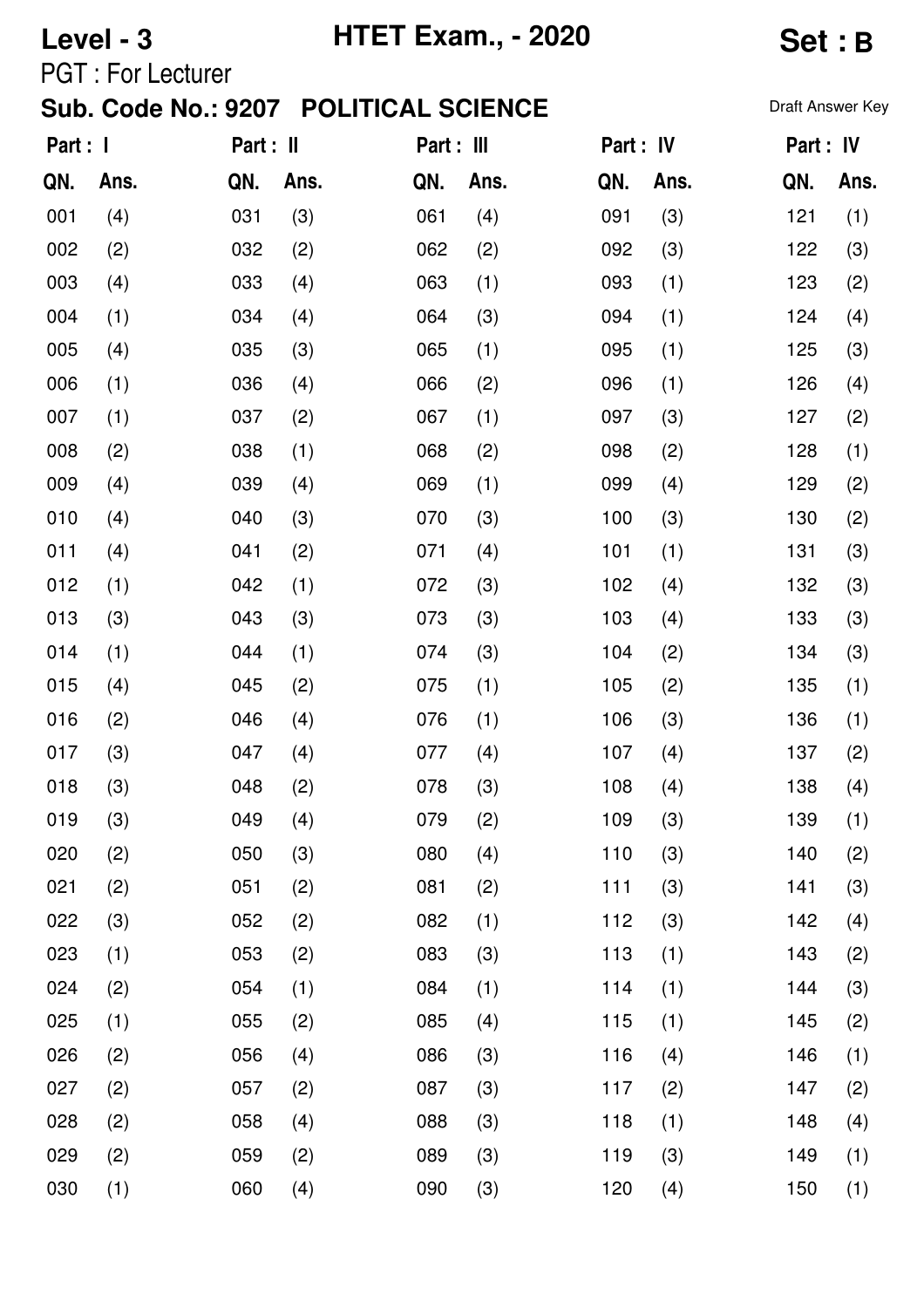| Level - 3 |                           |     |           | <b>HTET Exam., - 2020</b>             | <b>Set:C</b> |     |           |           |                  |
|-----------|---------------------------|-----|-----------|---------------------------------------|--------------|-----|-----------|-----------|------------------|
|           | <b>PGT</b> : For Lecturer |     |           | Sub. Code No.: 9207 POLITICAL SCIENCE |              |     |           |           | Draft Answer Key |
| Part : I  |                           |     | Part : II |                                       | Part : III   |     | Part : IV | Part : IV |                  |
| QN.       | Ans.                      | QN. | Ans.      | QN.                                   | Ans.         | QN. | Ans.      | QN.       | Ans.             |
| 001       | (1)                       | 031 | (4)       | 061                                   | (3)          | 091 | (1)       | 121       | (1)              |
| 002       | (4)                       | 032 | (4)       | 062                                   | (3)          | 092 | (4)       | 122       | (3)              |
| 003       | (2)                       | 033 | (2)       | 063                                   | (1)          | 093 | (3)       | 123       | (2)              |
| 004       | (3)                       | 034 | (3)       | 064                                   | (3)          | 094 | (3)       | 124       | (1)              |
| 005       | (1)                       | 035 | (1)       | 065                                   | (2)          | 095 | (2)       | 125       | (1)              |
| 006       | (3)                       | 036 | (2)       | 066                                   | (2)          | 096 | (4)       | 126       | (1)              |
| 007       | (1)                       | 037 | (1)       | 067                                   | (4)          | 097 | (1)       | 127       | (4)              |
| 008       | (2)                       | 038 | (1)       | 068                                   | (1)          | 098 | (4)       | 128       | (4)              |
| 009       | (2)                       | 039 | (3)       | 069                                   | (1)          | 099 | (2)       | 129       | (1)              |
| 010       | (1)                       | 040 | (2)       | 070                                   | (3)          | 100 | (1)       | 130       | (3)              |
| 011       | (3)                       | 041 | (4)       | 071                                   | (1)          | 101 | (3)       | 131       | (1)              |
| 012       | (4)                       | 042 | (3)       | 072                                   | (3)          | 102 | (2)       | 132       | (4)              |
| 013       | (3)                       | 043 | (4)       | 073                                   | (1)          | 103 | (3)       | 133       | (1)              |
| 014       | (4)                       | 044 | (2)       | 074                                   | (4)          | 104 | (1)       | 134       | (3)              |
| 015       | (2)                       | 045 | (3)       | 075                                   | (2)          | 105 | (1)       | 135       | (2)              |
| 016       | (4)                       | 046 | (4)       | 076                                   | (4)          | 106 | (4)       | 136       | (2)              |
| 017       | (2)                       | 047 | (2)       | 077                                   | (4)          | 107 | (1)       | 137       | (2)              |
| 018       | (4)                       | 048 | (1)       | 078                                   | (1)          | 108 | (3)       | 138       | (2)              |
| 019       | (2)                       | 049 | (2)       | 079                                   | (3)          | 109 | (3)       | 139       | (1)              |
| 020       | (1)                       | 050 | (2)       | 080                                   | (2)          | 110 | (3)       | 140       | (4)              |
| 021       | (1)                       | 051 | (4)       | 081                                   | (3)          | 111 | (1)       | 141       | (3)              |
| 022       | (4)                       | 052 | (2)       | 082                                   | (3)          | 112 | (3)       | 142       | (3)              |
| 023       | (2)                       | 053 | (2)       | 083                                   | (1)          | 113 | (3)       | 143       | (3)              |
| 024       | (2)                       | 054 | (2)       | 084                                   | (3)          | 114 | (2)       | 144       | (3)              |
| 025       | (3)                       | 055 | (4)       | 085                                   | (3)          | 115 | (1)       | 145       | (2)              |
| 026       | (4)                       | 056 | (4)       | 086                                   | (4)          | 116 | (1)       | 146       | (4)              |
| 027       | (2)                       | 057 | (4)       | 087                                   | (1)          | 117 | (3)       | 147       | (2)              |
| 028       | (1)                       | 058 | (2)       | 088                                   | (3)          | 118 | (4)       | 148       | (2)              |
| 029       | (1)                       | 059 | (4)       | 089                                   | (2)          | 119 | (4)       | 149       | (3)              |
| 030       | (2)                       | 060 | (3)       | 090                                   | (3)          | 120 | (4)       | 150       | (2)              |